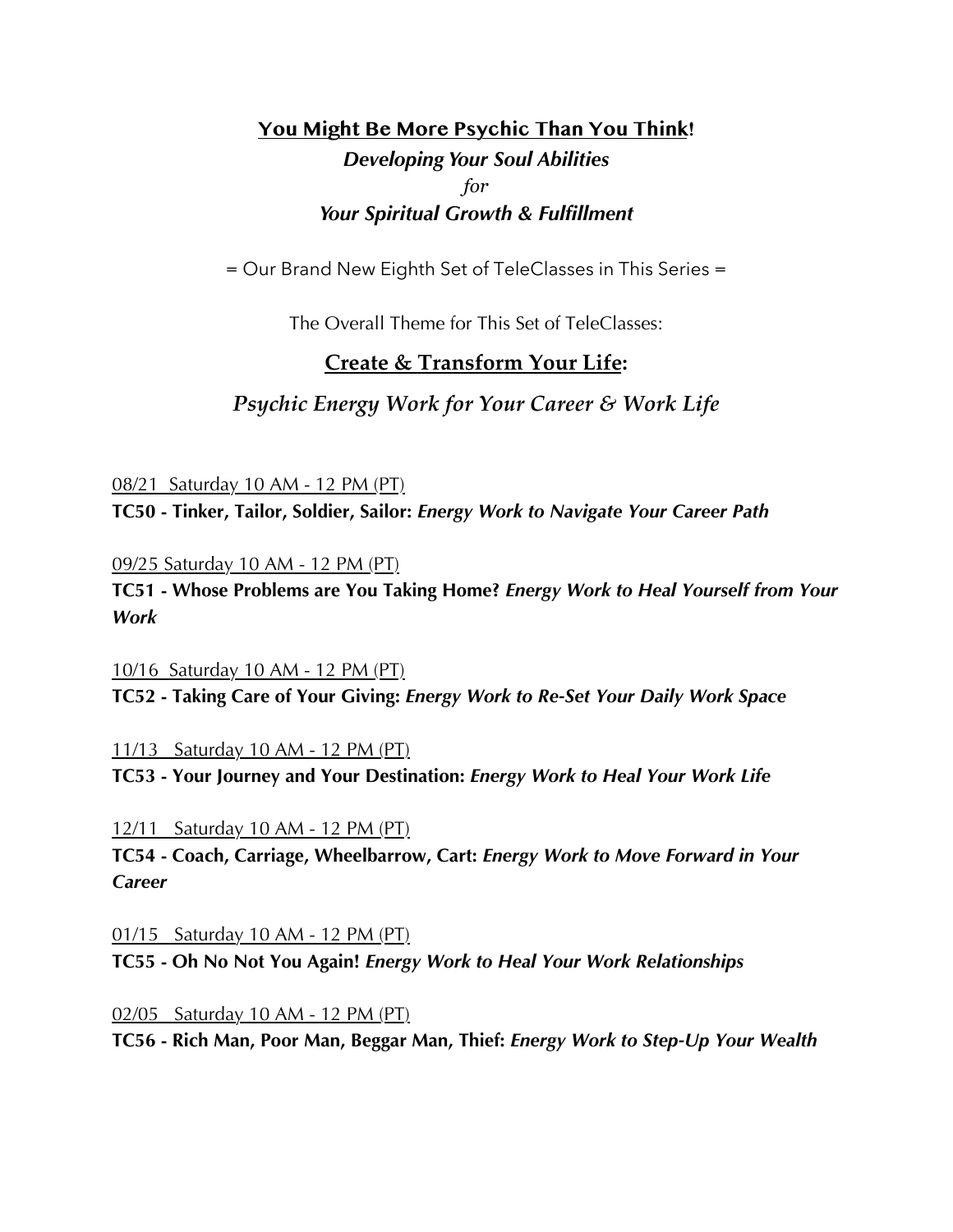Dear Friends and Awakening Souls,

How many times were you asked as a child, "What are you going to be when you grow up?" When adults first started asking me that question, I was a bit confused. My immediate response in my head was, "More of what I am, of course." But everyone seemed to be expecting an entirely different kind of answer. It took me a few years to realize that pretty much what everyone meant when they asked what I was going to be when I grew up was about what kind of career I was going to pursue.

What was I going to pursue as my career path? *Tinker, Tailor, Soldier, Sailor, Rich Man, Poor Man, Beggar Man, Thief*……starts the most common version of an old counting game, nursery rhyme, and divination tool that was popular with English and later American children. It was used at times to count out who was going to be on which team and at other times to count the items for sorting or just for fun. In the late 1800's and the early 1900's, girls often used a longer version of the rhyme as a fun fortune-telling game to predict their future depending on what word the counting ended on.

Some people start off early in their lives planning out a career in a chosen profession, business, arts, crafts, trade, or some other line of work. Others feel they have no clue what they will do or in which direction they wish to go in life. Still others may not think they will have a career, but just look for work to help put a roof over their heads and food on the table. Yet, *career* is defined as: "an occupation undertaken for a significant period of a person's life and with opportunities for progress."

Whether you are independently wealthy and don't need to work to earn an income, retired as a senior, or you are poor and desperately seeking any kind of job for pay, you still occupy your life with some sort of creative activity or work all of the time. Besides, whatever it is that you do always provides opportunities for your learning and progress. So, everyone has a career path whether they think so or not.

Whatever your career path is, however, you need to take proper daily care of it. After all, no matter what you do as your primary "work", undoubtedly, you spend a good part of your day each day doing it. It's pretty obvious that I teach. I teach every day and every night—even while I sleep! I've been teaching as long as I can recall. Yet, the actual "teaching a class or seminar" is the easiest and quickest part of my work. It's everything I do in preparing to teach a class as well as all I do after teaching the class that take the bulk of my time, attention, and work. It's my life work as well as my spiritual path. Every career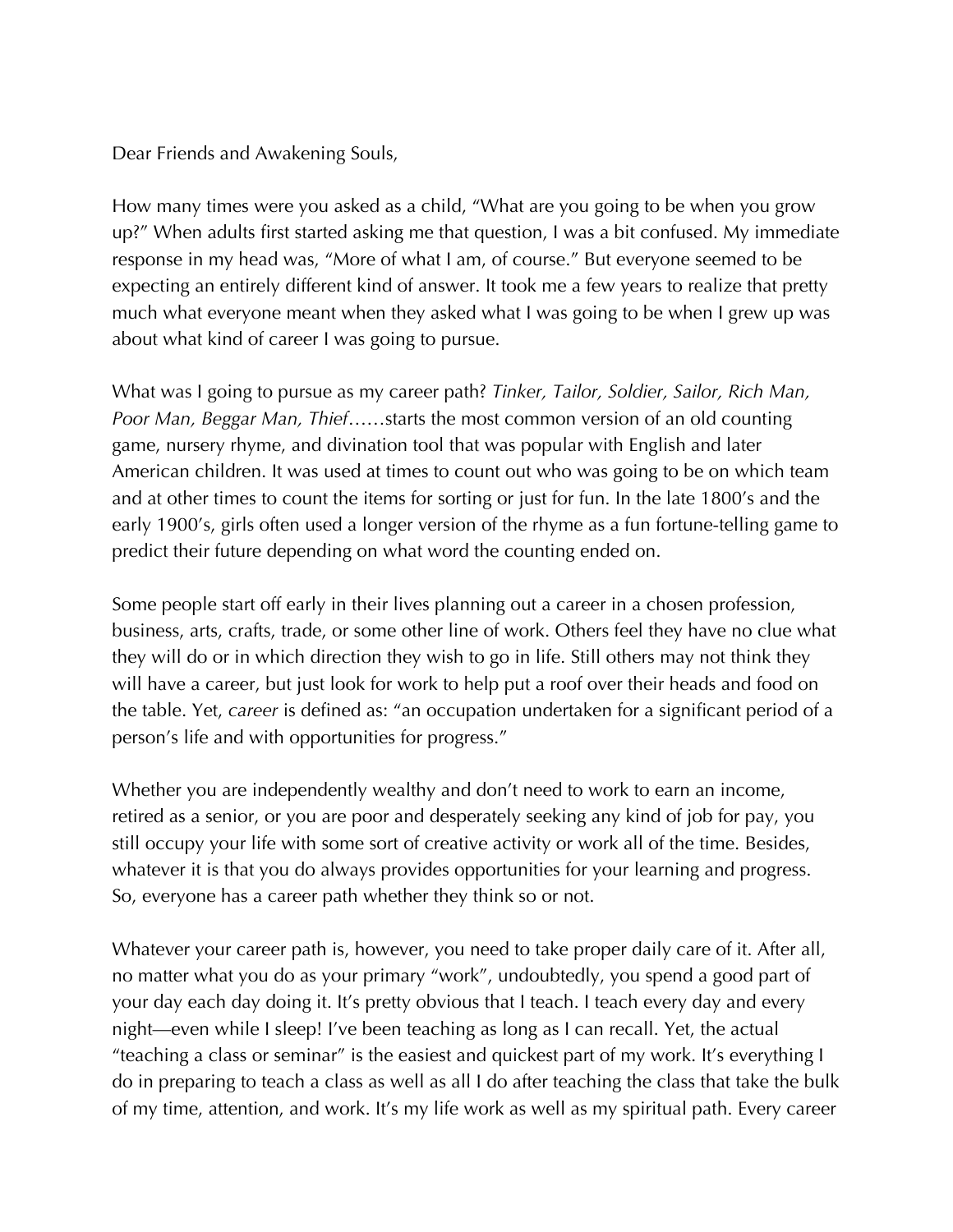path is like that. It's the work you do in your life to learn, heal, and grow. A writer may write an article for a publication. Writing the actual article may be the easiest and least time-consuming part of the writer's work. A writer could pour weeks and months into research, interviews, and other preliminary work that has to get done in order to write the article. To get the article published, the writer may communicate with many editors, publishers, and others in the publishing industry. But, above all, a writer has to live his or her life to be able to share it by writing. Your career is always the creative expression of who you are and your life. So taking daily care of your career is as essential as daily care of your health needs or your spiritual well being. Daily care of your career and work life is also a major part of your spiritual path. It's basically how you fulfill your soul purpose for being here in this world.

Not only to help you in your daily care of your career path, but also to help you navigate through it and continue to create and manifest your next steps of your work life, we're inviting you to join us for our brand new set of seven teleclasses, **Create & Transform Your Life:** *Psychic Energy Work for Your Career & Work Life,* in our popular on-going series, You Might Be More Psychic Than You Think! We welcome you to sign up for any or all of these teleclasses and learn to create and transform your career and work life. Remember, you could be a senior and retired or currently between employment, you still need to take care of your creative work life. Please see below for the individual titles and class descriptions.

See you in class soon!

With love and joyous celebration of life,

Michael

**Please Scroll Down to Read Individual Class Write-Ups**

# ⇩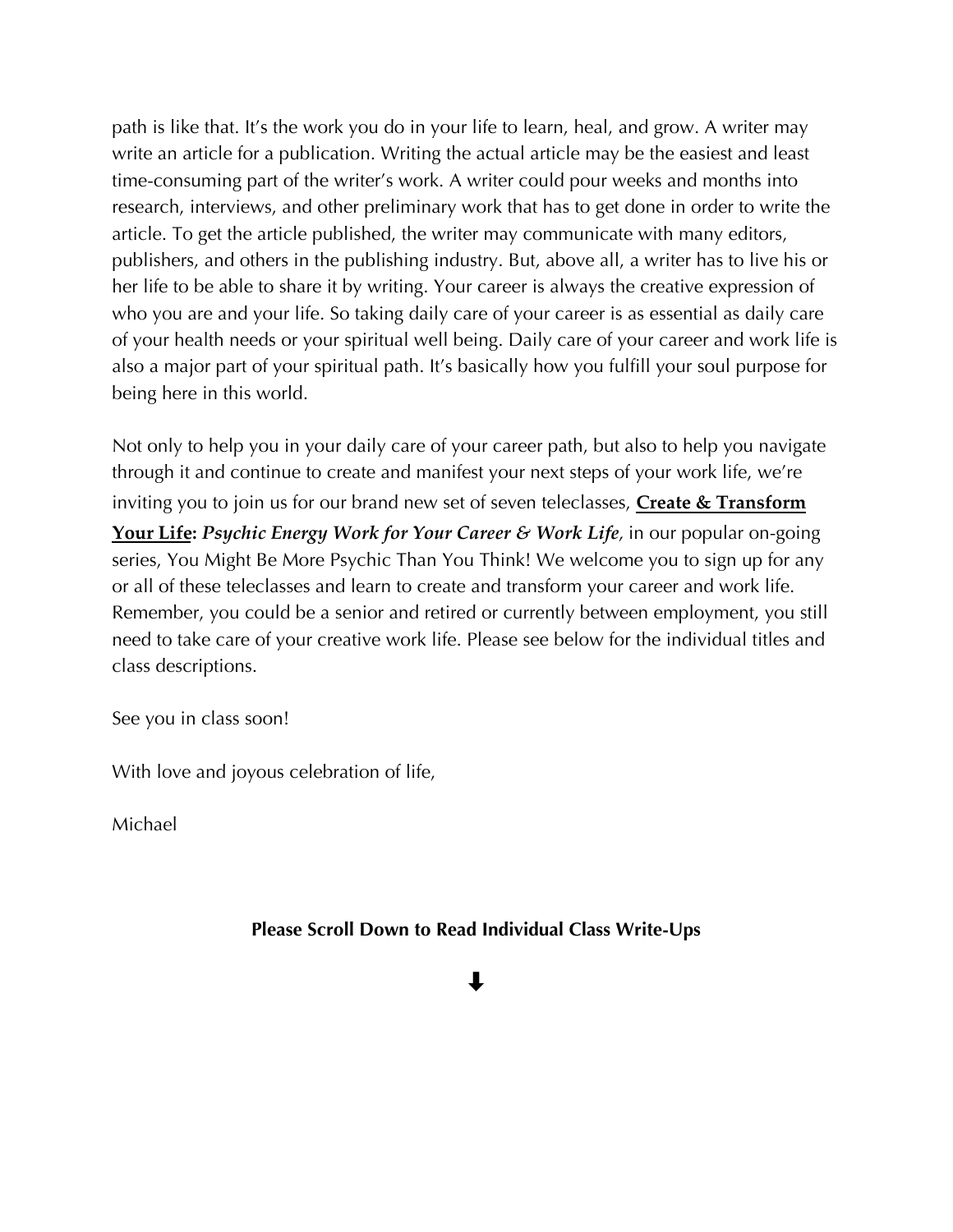# **Create & Transform Your Life:**

# *Psychic Energy Work for Your Career & Work Life*

#### 08/21 Saturday 10 AM - 12 PM (PT)

#### **TC50 - Tinker, Tailor, Soldier, Sailor:** *Energy Work to Navigate Your Career Path*

We've passed the halfway point of 2021 and the days are gradually getting shorter for us in the Northern Hemisphere, while they're starting to get longer for our friends Down Under and the rest of the Southern Hemisphere. Since we live in a divided world of polarities, to every upside in life, there's a downside and to every win, there is a loss. One of the lessons for each of us here to learn is to surf through the middle to our destination. To do that we have to learn to navigate the crests and the troughs of the dichotomous and ever-shifting nature of life here in this world. And a major part of doing that is through learning to find your way through your career path. No matter what it is that you do for a living, do you know what your true career path is? It's a lot more inclusive than just the job or business or profession you currently have. Find out much more about the the true nature of your career path and how to do energy work to help you successfully navigate your way on it.

#### 09/25 Saturday 10 AM - 12 PM (PT)

## **TC51 - Whose Problems are You Taking Home?** *Energy Work to Heal Yourself from Your Work*

Ever experience any level of work burn-out or overwhelm? How much of it comes from you taking home not your work but all the energy you deal with at work? You'd be surprised! That energy that burdens you at work isn't yours—that's why it overloads you and you can't solve it. Then, if you take all that energy home with you after your work hours, you never actually get to recover your own energy and space. When that happens, even the work you love may feel like too much or no longer enjoyable. Make sure you learn to identify what's not your energy in your space and do energy work to heal yourself of others' energy problems from work.

#### 10/16 Saturday 10 AM - 12 PM (PT)

### **TC52 - Taking Care of Your Giving:** *Energy Work to Re-Set Your Daily Work Space*

Did you ever consider that work is your major form of giving and sharing? Whether you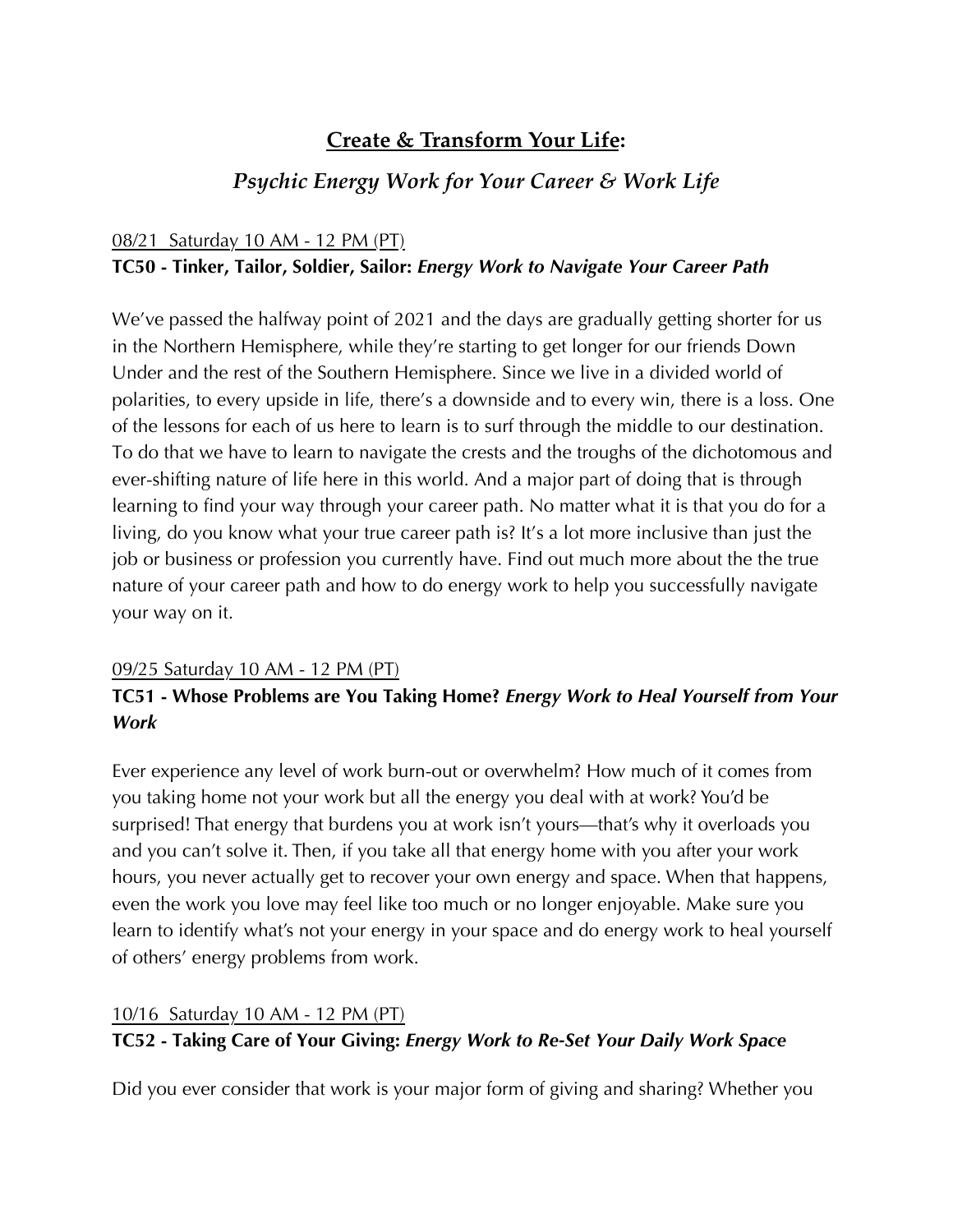have a minimum wage job to barely keep a roof over your head or you have more money than a small country, whatever work you do is your time and space to give in this world. What are you giving beside the time and energy that you devote to what you do? Everything you do is the expression of your inner soul creativity. When you work, you are sharing of yourself. So it's essential that you take care of your givingness in working by learning to do psychic energy work to re-set your work space regularly. Your work space is like the stage for a performer. When the energy is set up correctly for yourself, your work will not only shine, but you will enjoy it more.

## 11/13 Saturday 10 AM - 12 PM (PT)

## **TC53 - Your Journey and Your Destination:** *Energy Work to Heal Your Work Life*

It's said that the journey is just as important as getting to the destination. That definitely applies to your career path and work life. You need to take care of both your creative process of getting to where you are going in your career as well as your goal or destination. Your career is a major part of your life so it's important to learn to do psychic energy work to heal your work life so that you can not only arrive successfully at your destination for it as well as enjoy the process and path of getting there.

## 12/11 Saturday 10 AM - 12 PM (PT)

## **TC54 - Coach, Carriage, Wheelbarrow, Cart:** *Energy Work to Move Forward in Your Career*

Ever feel like you're on a treadmill, running all the time but not getting anywhere? What's holding you up from taking your next step or moving along smoothly on your career path? Even more, you may have noticed that whenever your cash-flow is slowing down, you're not moving along in some other aspect of your life as well? That's no coincidence. Money is an expression of mobility. The more mobile you are in every aspect of your life, the more abundance of resources can flow in your life. So, whether you need to get yourself or your finances moving along more, join us for this teleclass to learn to do psychic energy work for freeing up your mobility.

## 01/15 Saturday 10 AM - 12 PM (PT)

## **TC55 - Oh No Not You Again!** *Energy Work to Heal Your Work Relationships*

Do you enjoy the work you do, but sometimes wish you could play hookie because you don't want to have to deal with a workmate or the boss? What can you do to heal your various relationships you have in your work space so that you can enjoy the work you do